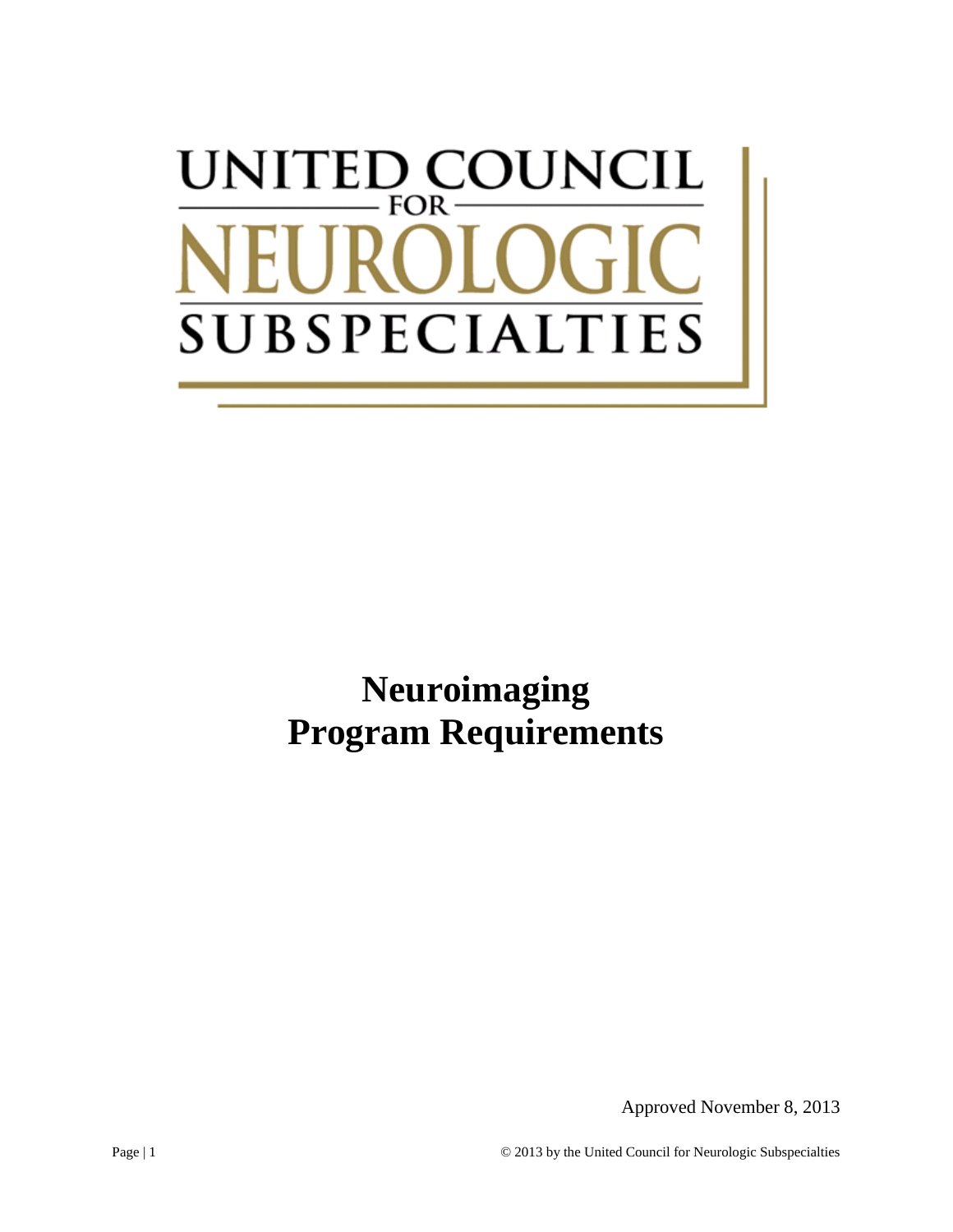## **Table of Contents**

| I.   | Introduction                                                  | 3              |
|------|---------------------------------------------------------------|----------------|
| Π.   | <b>Institutional Support</b>                                  | 3              |
|      | A. Sponsoring Institution                                     | 3              |
|      | <b>B.</b> Primary Institution                                 | $\overline{4}$ |
|      | C. Participating Institution                                  | 4              |
| III. | <b>Facilities and Resources</b>                               | 4              |
| IV.  | Faculty and Personnel                                         | 5              |
|      | A. Program Director Qualifications                            | 5              |
|      | <b>B.</b> Program Director Responsibilities                   | 5              |
|      | C. Core Faculty Qualifications                                | 6              |
|      | D. Core Faculty Responsibilities                              | 6              |
|      | E. Other Faculty and Personnel                                | 6              |
| V.   | <b>Fellow Appointment</b>                                     | 6              |
|      | A. Duration of Training                                       | 6              |
|      | B. Eligibility Criteria                                       | 7              |
|      | C. Minimum Number of Fellows and Fellow Complement            | 7              |
| VI.  | <b>Educational Program</b>                                    | 7              |
|      | A. Role of Program Director and Faculty                       | 7              |
|      | B. Competencies                                               | 7              |
|      | C. Didactic Components                                        | 8              |
|      | D. Clinical Components                                        | 8              |
|      | <b>Scholarly Activities</b><br>E.                             | 8              |
|      | Duty Hours, Working Environment, and On-Call Activities<br>F. | 9              |
| VII. | Evaluation                                                    | 9              |
|      | A. Fellow Evaluation                                          | 9              |
|      | <b>B.</b> Faculty Evaluation                                  | 10             |
|      | C. Program Evaluation                                         | 10             |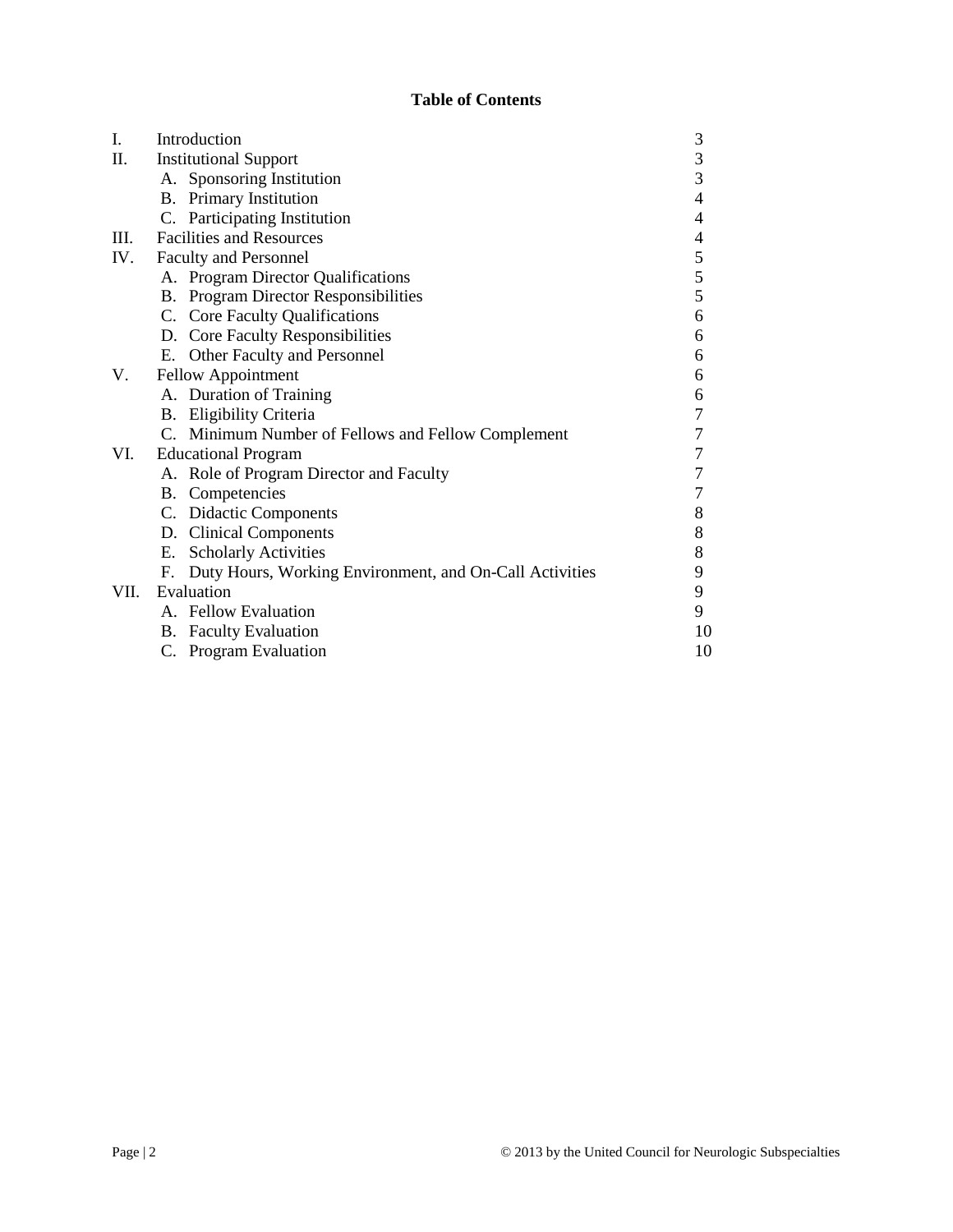#### **Neuroimaging Program Requirements**

The common program requirements are standards required of accredited programs in all UCNS subspecialties. They are shown in **bold** typeface below. Requirements in regular typeface are defined by each subspecialty.

#### **I. Introduction**

A. Neuroimaging is the subspecialty of neurology dedicated to the study of the structure of the nervous system with techniques that provide anatomical renditions, both static and dynamic, of the nervous system and related structures.

Because diseases of the nervous system alter its structure and function, Neuroimaging contributes substantially to the diagnosis, monitoring, and treatment of neurological diseases. Neuroimaging techniques currently employed include, but are not limited to, computed tomography, nuclear magnetic resonance (MRI, MRS, MRA, fMRI), positron emission tomography, single photon emission computed tomography, and catheter angiography.

B. The training program in Neuroimaging is expected to provide the fellow with expertise in the application of Neuroimaging techniques for the management of disorders of the nervous system. As a subspecialty of neurology, Neuroimaging focuses primarily on the integration of clinical information with information provided by Neuroimaging techniques. Neuroimaging includes the selection of the appropriate technology to image the relevant structure or function of the nervous system and the correlation of the imaging findings with the rest of the clinical data. For this reason, the Neuroimaging fellow should become well acquainted with the histories, physical examinations, and other clinical data of the patients studied.

Emphasis is placed on the correlation of the clinical data with information derived from the various methods used to image and evaluate the nervous system and related structures (*integrated Neuroimaging)* and on the updating of algorithms leading to a cost effective and efficient use of imaging modalities for the diagnosis and treatment of the different disorders of the nervous system.

#### **II. Institutional Support**

**There are three types of institutions that may comprise a program: 1) the sponsoring institution, which assumes ultimate responsibility for the program and is required of all programs, 2) the primary institution, which is the primary clinical training site and may or may not be the sponsoring institution, and 3) the participating institution, which provides required experience that cannot be obtained at the primary or sponsoring institutions.**

- **A. Sponsoring Institution**
	- **1. The sponsoring institution must be accredited by the Accreditation Council for Graduate Medical Education (ACGME), and meet the current ACGME Institutional Requirements. This responsibility extends to fellow assignments at all participating institutions. The sponsoring institution must be appropriately organized for the conduct of graduate medical education (GME) in a scholarly environment and must be committed to excellence in both medical education and patient care.**
	- **2. A letter demonstrating the sponsoring institution's responsibility for the program must be submitted. Such a letter must: a. confirm sponsorship of the training program,**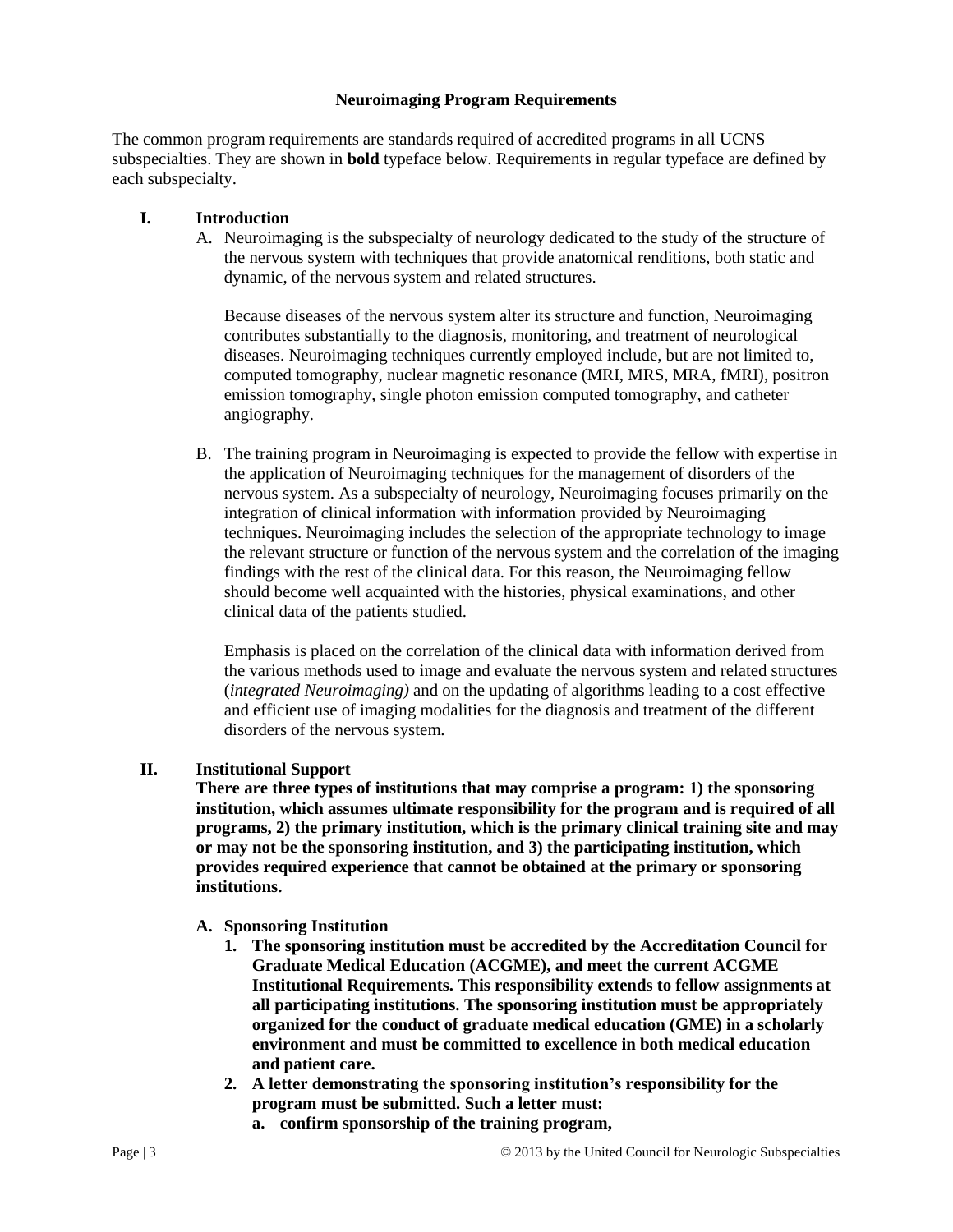- **b. state the sponsoring institution's commitment to training and education, and**
- **c. be signed by the designated institution official of the institution as defined by ACGME.**
- **B. Primary Institution**
	- **1. Assignments at the primary institution must be of sufficient duration to ensure a quality educational experience and must provide sufficient opportunity for continuity of care. The primary institution must demonstrate the ability to promote the overall program goals and support educational and peer activities.**
	- **2. A letter from the appropriate department chair(s) at the primary institution must be submitted. Such a letter must:**
		- **a. confirm the relationship of the primary institution to the program,**
		- **b. state the primary institution's commitment to training and education, and**
		- **c. list specific activities that will be undertaken, supported, and supervised at the primary institution.**
- **C. Participating Institutions**
	- **1. Assignments to participating institutions must be based on a clear educational rationale, must have clearly stated learning objectives and activities, and should provide resources not otherwise available to the program. When multiple participating institutions are used, there should be assurance of the continuity of the educational experience.**
	- **2. Assignments at participating institutions must be of sufficient duration to ensure a quality educational experience and should provide sufficient opportunity for continuity of care. All participating institutions must demonstrate the ability to promote the overall program goals and support educational and peer activities.**
	- **3. If a participating institution is used, a participating institution letter must be submitted. Such a letter must:**
		- **a. confirm the relationship of the participating institution to the program,**
		- **b. state the participating institution's commitment to training and education,**
		- **c. list specific activities that will be undertaken, supported, and supervised at the participating institution, and**
		- **d. be signed by the department chair of the participating institution.**
- **III. Facilities and Resources**
	- **A. Each program must demonstrate that it possesses the facilities and resources necessary to support a quality educational experience.**
		- 1. Equipment that must be available to a Neuroimaging training program include:
			- a. magnetic resonance scanner, preferably with facilities to perform echoplanar imaging,
			- b. computed tomography (CT) scanner, and
			- c. in addition to these required imaging modalities, fellows must be exposed to, and receive appropriate instruction in, the use of CT perfusion, MR perfusion, and other emerging Neuroimaging technologies using these platforms.
		- 2. Facilities must be available for physiological monitoring and for emergency ventilation and cardiac life support. There must be adequate facilities adjacent to, or within, examination rooms for storing supplies needed for the conduct of invasive Neuroimaging procedures, if they are carried out. In this case, there must be appropriately-trained nurses and technologists available to perform these invasive procedures.
		- 3. Adequate space for image display and interpretation of studies must be available. There must be adequate office space and support space for Neuroimaging faculty, staff, and fellows.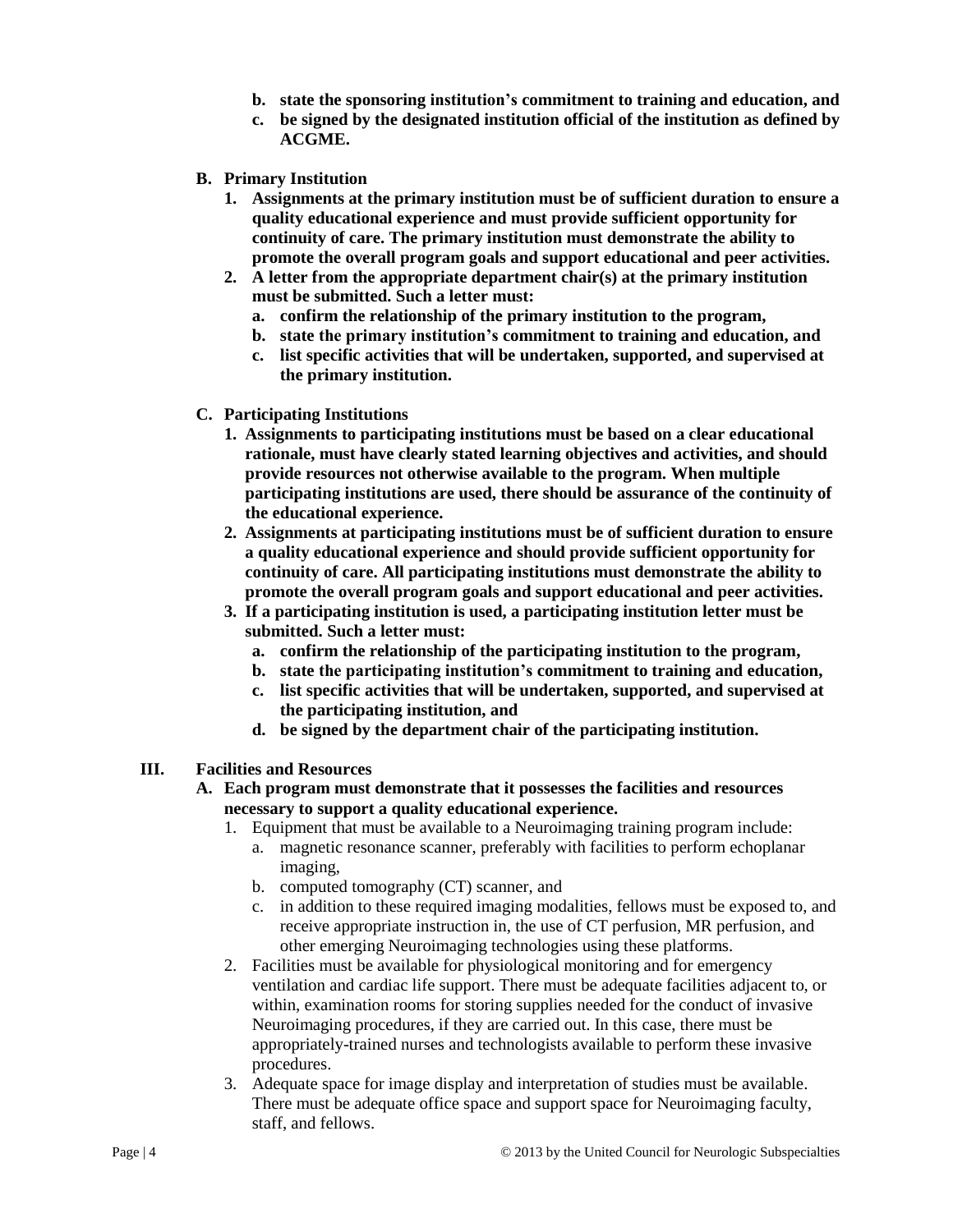- 4. The program must provide adequate office space, computers, supplies, and administrative support to facilitate the performance of research projects.
- 5. The program must provide access to core Neuroimaging journals.
- 6. A teaching file of at least 500 representative Neuroimaging cases, with case histories and images, covering a wide variety of disorders must be available to the fellow, either from the training institution itself or an electronic media.

#### **IV. Faculty**

**The faculty of accredited programs consists of: 1) the program director, 2) core faculty, and 3) other faculty. Core faculty are physicians who oversee clinical training in the subspecialty. The program director is considered a core faculty member for the purpose of determining the fellow complement. Other faculty are physicians and other professionals determined by the Subspecialty to be necessary in order to deliver the program curriculum. The program director and faculty are responsible for the general administration of the program and for the establishment and maintenance of a stable educational environment. Adequate durations of appointments for the program director and core faculty members are essential for maintaining such an environment. The duration of appointment for the program director must provide for continuity of leadership.**

- **A. Program Director Qualifications**
	- **1. There must be a single program director responsible for the program. The person designated with this authority is accountable for the operation of the program and he or she should be a member of the faculty or medical staff of the primary institution.**
	- **2. The program director must:**
		- **a. possess requisite specialty expertise as well as documented educational and administrative abilities and experience in his or her field,**
		- **b. be certified in** neurology, child neurology, neurosurgery, or radiology by **ABMS or RCPSC.** Certification in radiology also requires completion of a one-year fellowship in neuroradiology,
		- **c. possess a current, valid, unrestricted, and unqualified license to practice medicine in the state or province of the program,**
		- **d. be certified, and maintain certification, in** Neuroimaging **by the UCNS <sup>1</sup> and,**
		- e. spend at least 80% of his or her clinical and academic time in Neuroimaging or a neurological-disease related field that focuses on Neuroimaging content.

## **B. Program Director Responsibilities**

- **1. The program director must:**
	- **a. oversee and organize the activities of the educational program in all institutions participating in the program including selecting and supervising the faculty and other program personnel at each participating institution, and monitoring appropriate fellow supervision and evaluation at all participating institutions,**
	- **b. prepare an accurate statistical and narrative description of the program as requested by the UCNS as well as update the program and fellow records annually,**
	- **c. ensure the implementation of fair policies and procedures, as established by the sponsoring institution, to address fellow grievances and due process in compliance with the institutional requirements,**

 $\overline{a}$ 

 $<sup>1</sup>$  This requirement will not be imposed until after the expiration of the subspecialty's practice track.</sup>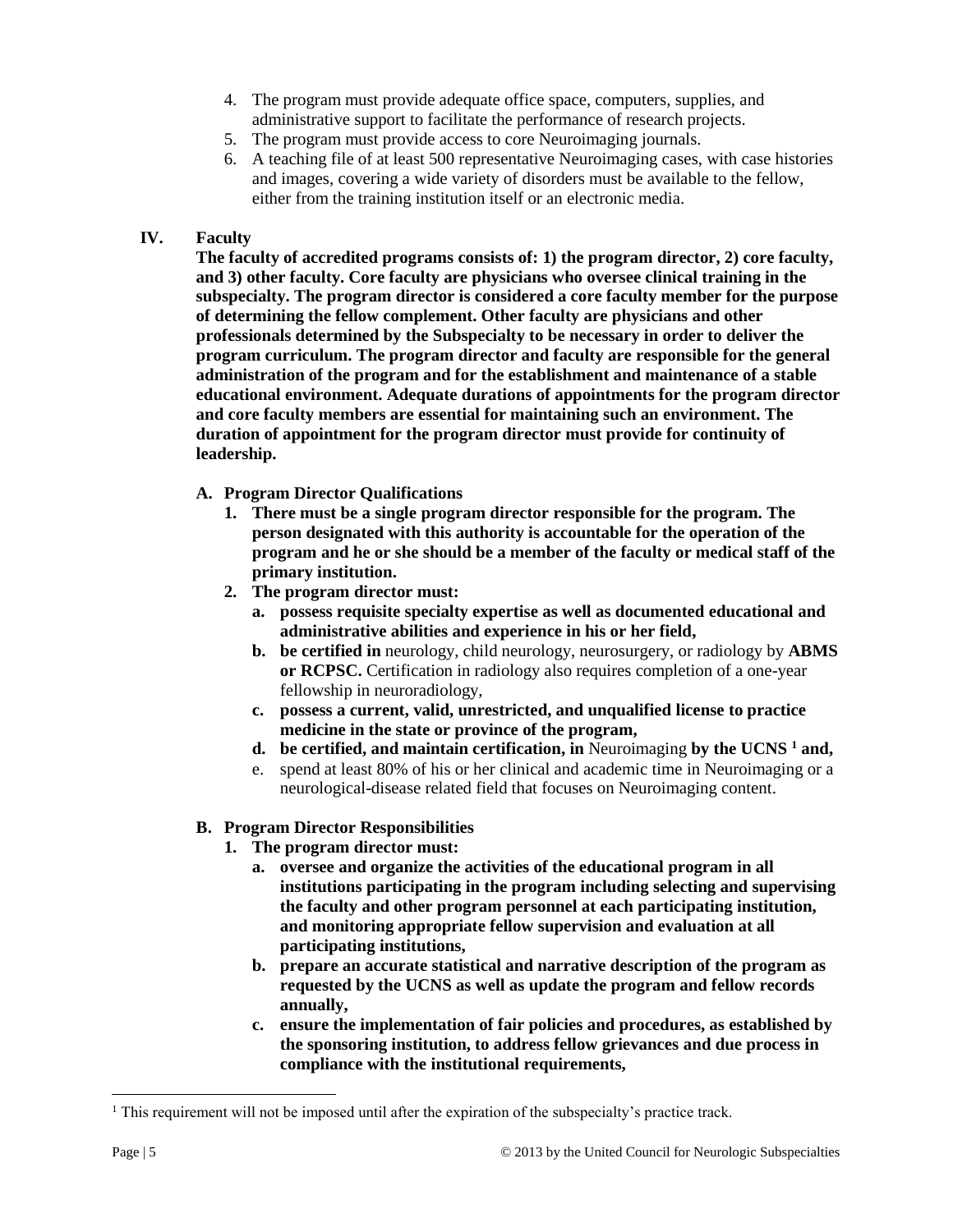- **d. monitor fellow stress, including mental or emotional conditions inhibiting performance or learning, and drug- or alcohol-related dysfunction, and**
- **e. obtain prior approval of the UCNS for changes in the program that may significantly alter the educational experience of the fellows. Upon review of a proposal for a program change, the UCNS may determine that additional oversight or a site visit is necessary. Examples of changes that must be reported include:**
	- **1) change in the program director,**
	- **2) the addition or deletion of sponsoring, primary, or participating institution(s),**
	- **3) change in the number of approved fellows, and**
	- **4) change in the format of the educational program**
- **C. Core Faculty Qualifications**
	- **1. Each core faculty member must:** 
		- **a. possess requisite specialty expertise as well as documented educational and administrative abilities and experience in his or her field,**
		- **b. be currently certified in** neurology, neurosurgery, child neurology, or radiology **by ABMS or RCPSC.** Certification in radiology also requires completion of a one-year fellowship in neuroradiology,
		- **c. possess a current, valid, unrestricted, and unqualified license to practice medicine in the state or province of the program, and**
		- **d. be appointed in good standing to the faculty of an institution participating in the program.**
	- **2. The core faculty must include at least one neurologist. The neurologist may also be the program director.**
- **D. Core Faculty Responsibilities**
	- **1. There must be a sufficient number of core faculty members with documented qualifications at each institution participating in the program to instruct and adequately supervise all fellows in the program.**
	- **2. Core Faculty members must:**
		- **a. devote sufficient time to the educational program to fulfill their supervisory and teaching responsibilities,**
		- **b. evaluate the fellows whom they supervise in a timely manner, and**
		- **c. demonstrate a strong interest in the education of fellows, demonstrate competence in both clinical care and teaching abilities, support the goals and objectives of the educational program, and demonstrate commitment to their own continuing medical education by participating in scholarly activities.**
- E. Other Faculty and Personnel
	- 1. The program must also include:
		- a. Neuroimaging technologists with appropriate training that is ensured by the program director and
		- b. appropriate administrative support.

## **V. Fellow Appointment**

## **A. Duration of Training**

Training in Neuroimaging shall encompass at least 12 months. The training must be distinct from training required for certification in neurology, neurosurgery, or child neurology.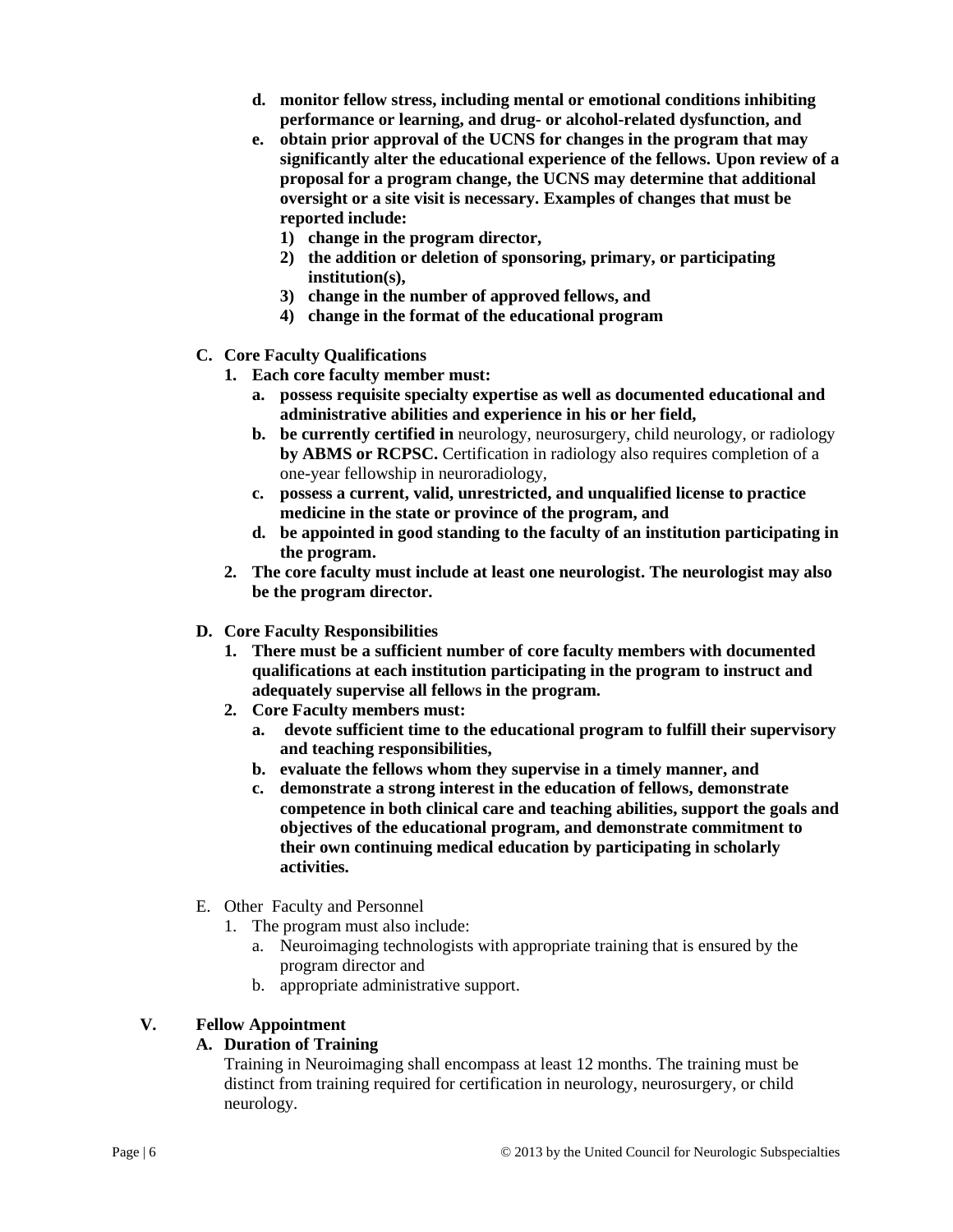- **B. Eligibility Criteria**
	- **1. The fellow must possess a current valid and unrestricted license to practice medicine in the United States or Canada or its territories.**
	- **2. The fellow must be a graduate of a residency program in neurology** or child neurology **accredited by the ACGME or the Royal College of Physicians and Surgeons of Canada (RCPSC).**
	- **3. The fellow must be board certified or eligible for certification in** neurology or child neurology by **ABMS or RCPSC.**
- **C. Minimum Number of Fellows and Fellow Complement**
	- **1. The minimum number of fellows to be trained is one.**
	- **2. The fellow complement is the number of fellows allowed to be enrolled in the program. There must be at least** 1 **core faculty member for every** 1 **fellow.**
- **VI. Educational Program**
	- **A. Role of the Program Director and Faculty**
		- **1. The program director, with assistance of the faculty, is responsible for developing and implementing the academic and clinical program of fellow education by:**
			- **a. preparing a written statement to be distributed to fellows and faculty and reviewed with fellows prior to assignment, which outlines the educational goals and objectives of the program with respect to the knowledge, skills, and other attributes to be demonstrated by fellows for the entire fellowship and on each major assignment and each level of the program,**
			- **b. preparing and implementing a comprehensive, well-organized, and effective curriculum, both academic and clinical, which includes the presentation of core specialty knowledge supplemented by the addition of current information,**
			- **c. providing fellows with direct experience in progressive responsibility for patient management,**
			- d. monitoring the content and ensuring the quality of the program,
			- e. using the *Neuroimaging Core Curriculum* to define core competencies with regard to the medical knowledge, patient care skills, interpersonal and communication skills, practice- and systems-based competencies, and standards of professionalism that are to be developed during the period of fellowship training in Neuroimaging, and
			- f. providing appropriate clinical opportunities and experience as outlined in the program requirements.

#### **B. Competencies**

- **1. A fellowship program must require that its fellows obtain competence in the AGCME Competencies to the level expected of a new practitioner in the subspecialty. Programs must define the specific and unique learning objectives in the area including the knowledge, skills, behaviors, and attitudes required and provide educational experiences as needed in order for their fellows to demonstrate the following:**
	- **a.** *patient care* **that is compassionate, appropriate, and effective for the treatment of health problems and the promotion of health,**
	- **b.** *medical knowledge* **about established and evolving biomedical, clinical, and basic sciences, as well as the application of this knowledge to patient care,**
	- **c.** *practice-based learning and improvement* **that involves investigation and evaluation of their own patient care, appraisal and assimilation of scientific evidence, and improvements in patient care,**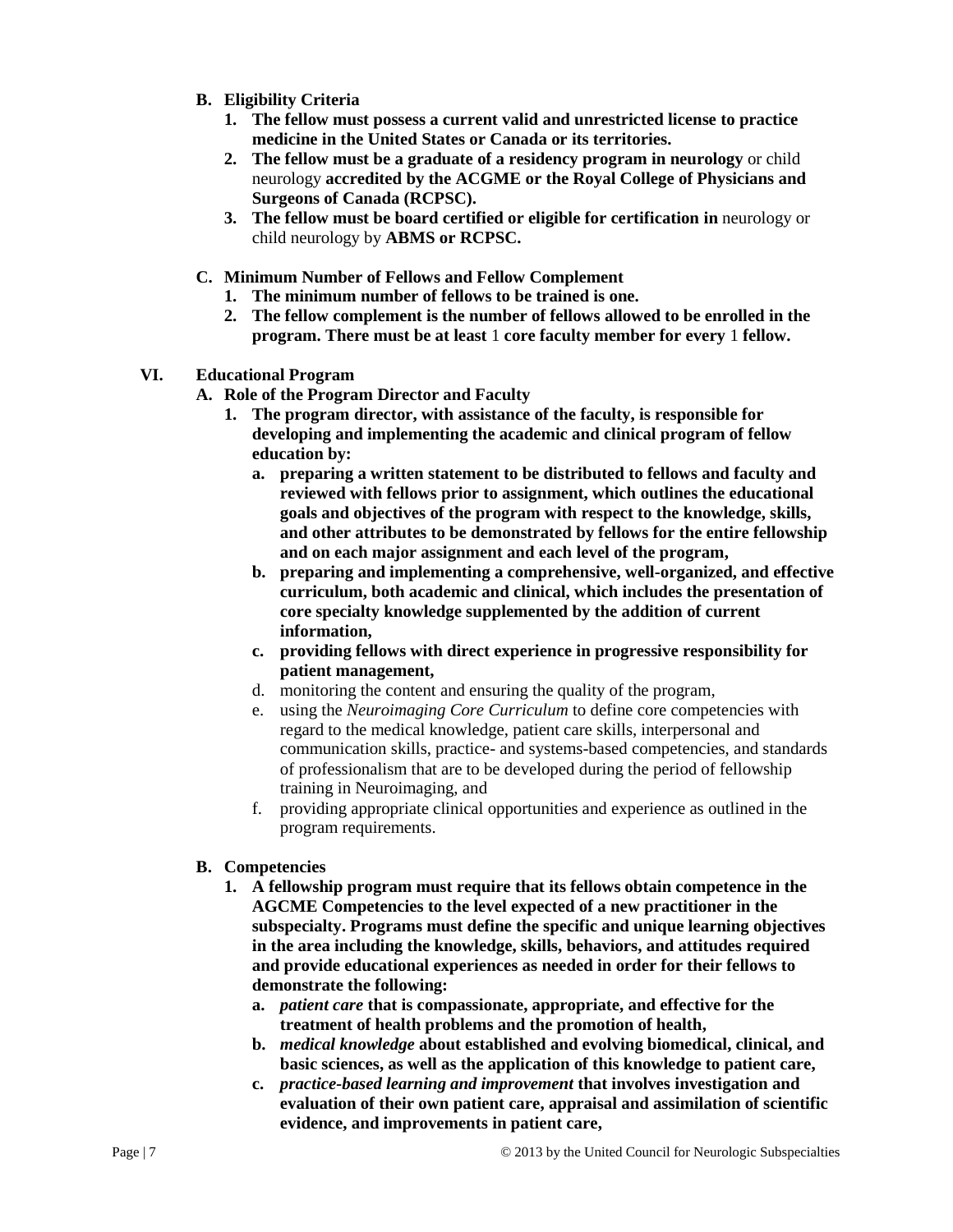- **d.** *interpersonal and communication skills* **that result in effective information exchange and collaboration with patients, their families, and other health professionals,**
- **e.** *professionalism***, as manifested through a commitment to carrying out professional responsibilities, adherence to ethical principles, and sensitivity to a diverse patient population, and**
- **f.** *systems-based practice***, as manifested by actions that demonstrate an awareness of and responsiveness to the larger context and system of health care and the ability to effectively call on system resources to provide care that is of optimal value.**
- 2. The purpose of the training program is to prepare the physician for the independent practice of Neuroimaging. This training must be based on supervised Neuroimaging work with increasing responsibility for the selection, performance, and interpretation of Neuroimaging procedures. It must have a foundation of organized instruction in basic neuroscience, particularly as it relates to neuroanatomy, cerebral hemodynamics, and neurochemistry. It must also include instruction in physics, applied to the Neuroimaging procedures used in the program.

## **C. Didactic Components**

1. Neuroimaging programs must include instruction in basic neuroscience, particularly as it relates to neuroanatomy, neuropathology, cerebral hemodynamics, and neurochemistry. It must also include instruction in physics, applied to the Neuroimaging procedures used in the program. Instruction may preferentially emphasize either adult or pediatric Neuroimaging. The content of the didactic component of training is outlined in the *Neuroimaging Core Content.*

## **D. Clinical Components**

- **1. Approximately 80% of the fellow's time must be spent in supervised activities related to the care of patients with** conditions requiring Neuroimaging procedures**. Clinical experiences may include all training relevant to** Neuroimaging, **including lectures and individual didactic experiences and journal clubs emphasizing clinical matters. Programs with flexible fellowship terms must assure that equivalent time is spent in clinical training.**
- 2. Each fellow must interpret a minimum of 400-500 MRI and 300-400 CT cases and provide written reports on a minimum of 100 MRI and 100 CT cases. The training must include significant didactic and clinical experience reflecting appropriate representation of the current status and trends in imaging modalities as well as a breadth and balance of care for patients with neurologic conditions. Programs that do not provide experiential training in some modalities (e.g., ultrasound, catheter angiography) must present concepts in didactic form to ensure the fellows acquire working familiarity with the entire field.

# **E. Scholarly Activities**

- **1. The responsibility for establishing and maintaining an environment of inquiry and scholarship rests with the faculty. Both faculty and fellows must participate actively in some form of scholarly activity. Scholarship is defined as activities unrelated to the specific care of patients, which includes scholarship pertaining to research, writing review papers, giving research-based lectures and participating in research-oriented journal clubs.**
- **2. There must be adequate resources for scholarly activities for faculty and fellows.**
- 3. Fellows must regularly read the best Neuroimaging journals and Neuroimaging papers that appear in other biomedical journals of a high-impact factor.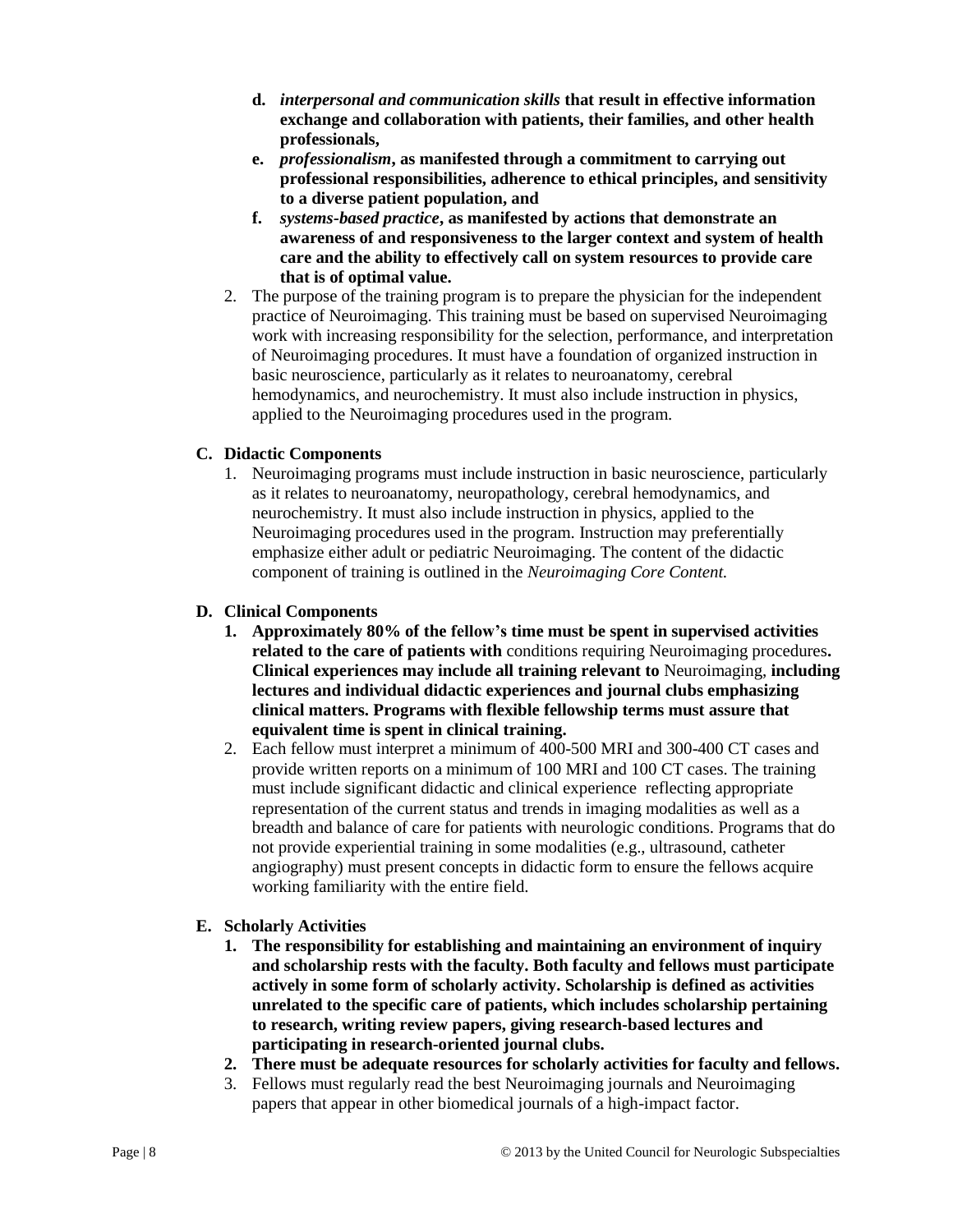- 4. Fellows must report on clinical series or cases that contribute original ideas or perspectives to the field of Neuroimaging.
- **F. Duty Hours, Working Environment, and On-Call Activities**

**Providing fellows with a sound academic and clinical education must be carefully planned and balanced with concerns for patient safety and fellow well-being. Each program must ensure that the learning objectives of the program are not compromised by excessive reliance on fellows to fulfill service obligations. Didactic and clinical education defined by the program requirements must have priority in the allotment of a fellow's time and energy.**

- **1. Supervision of Fellows**
	- **a. All patient care required by the program requirements must be supervised by qualified faculty. The program director must ensure, direct, and document adequate supervision of fellows at all times. Fellows must be provided with rapid, reliable systems for communicating with supervising faculty.**
	- **b. Faculty schedules must be structured to provide fellows with continuous supervision and consultation.**
	- **c. Faculty and fellows must be educated to recognize the signs of fatigue and adopt and apply policies to prevent and counteract the potential negative effects.**
- **2. Duty hours assignments must recognize that the faculty and fellows collectively have responsibility for the safety and welfare of patients. Fellow duty hours and work environment must comply with the current ACGME program requirements.**
- **3. The objective of on-call activities is to provide fellows with continuity of patient care experiences throughout a 24-hour period.** *In-house call* **is defined as those duty hours beyond the normal work day when fellows are required to be immediately available in the assigned institution. Fellow on-call activities must be consistent with the current ACGME program requirements.**

## **VII. Evaluation**

- **A. Fellow Evaluation**
	- **1. Fellow evaluation by faculty must:**
		- **a. take place at least semi-annually and areas of weakness and strength must be communicated to the fellow,**
		- **b. records must be maintained documenting fellow experience and performance, and**
		- **c. include the fellow's demonstration of learning objectives and mastery of the core competencies (see VI.B).**
	- **2. The summary and final evaluation of the fellow must be prepared by the program director and should reflect the input of faculty.**
	- 3. Regular evaluation of the fellow's knowledge, skills, and overall performance, including the development of professional attitudes and ethical behavior consistent with being a capable neuroimager must occur.
	- 4. Programs must have a set of measures in place for their evaluations.
		- a. Fellow performance must be monitored and feedback provided on an ongoing basis.
		- b. The program director or program director's designee must meet with each fellow quarterly in a formal feedback session to discuss the fellow's standing in relation to specific learning and performance objectives. Plans to correct any deficiencies must be discussed. Each fellow must be an active participant in formulating plans for his or her development. Evaluation data must be in writing and be used to